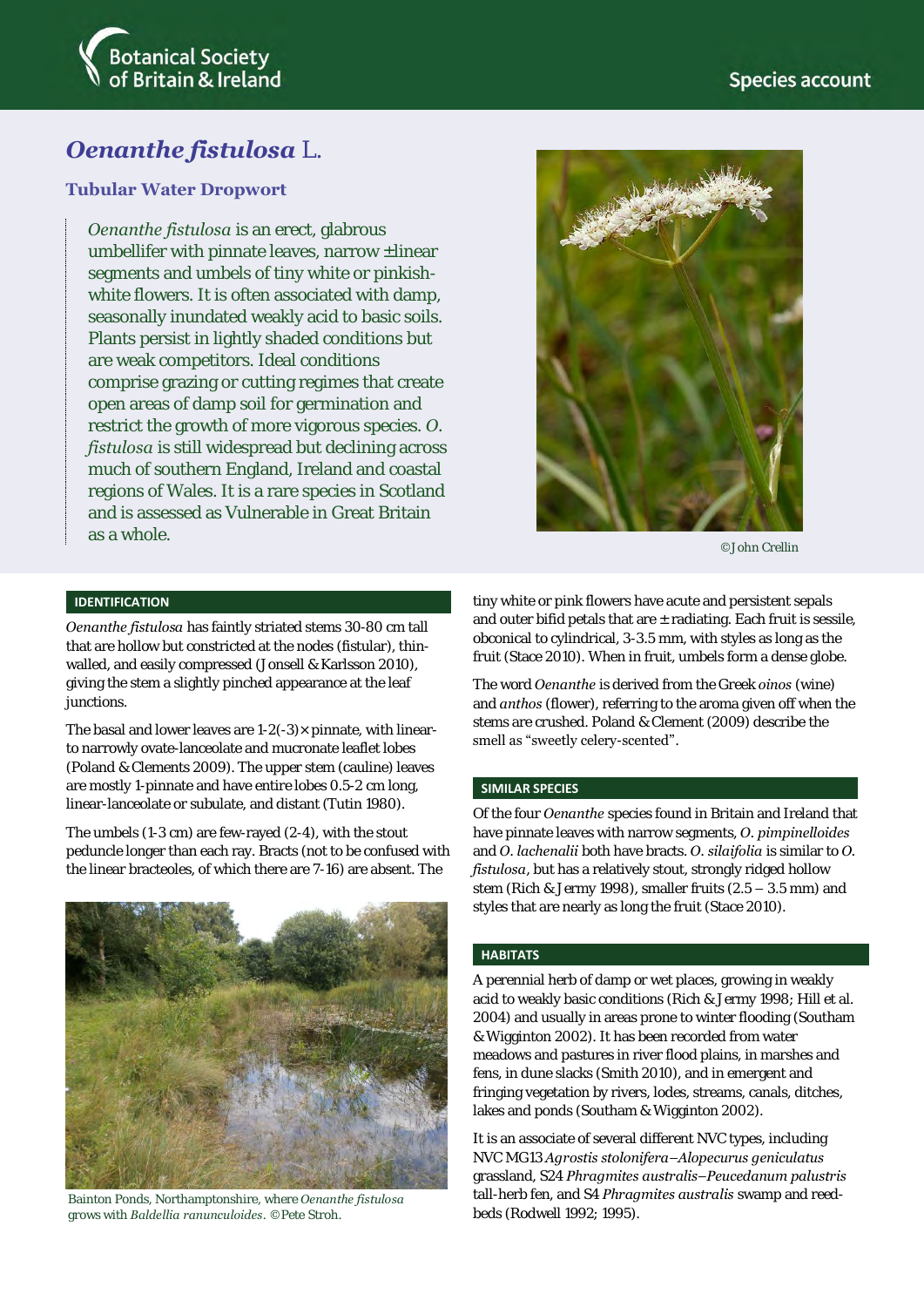## *Oenanthe fistulosa* L.

#### **BIOGEOGRAPHY**

*O. fistulosa* is native to south-western Asia, Europe and North Africa, reaching its northern range limit in southern Sweden and western Russia, and its southern range limit in Tanzania (Haslam et al. 1975).

Populations are widely scattered throughout southern (but not south-western) England and Ireland, becoming progressively more localised and thinly scattered in northern England. In Wales, the bulk of populations are found in Anglesey, and scattered along the southern coast from Monmouthshire to Pembrokeshire. There are also a number of post-1987 records from Cardiganshire, Merionethshire, Herefordshire, Montgomeryshire, Radnorshire, Denbighshire, Breconshire and Flintshire, although there are substantially fewer post-2000 records for these vice-counties.

It is rare in Scotland, recorded in single locations in two vicecounties in recent years (Caerlaverock, Dumfriesshire and Seggieden, East Perthshire) and from two locations in South Uist, one of which supports a large and extensive population.

#### **ECOLOGY**

A glabrous perennial hemicryptophyte (Grime et al. 2007), flowering from June to September and found in of damp, often seasonally inundated wetland habitats.

The umbels comprises a mixture of central,  $\pm$  sessile bisexual flowers and peripheral male pedicellate flowers that are enlarged and act as means for pollinator attraction (Jonsell & Karlsson 2010). In late summer, the umbels support spherical



Ireland.

clusters of ripe fruits which bear a passing resemblance to miniature naval mines. Individual fruits have mericarps with nine inflated corky ridges and enlarged cell cavities (Jonsell & Karlsson 2010). This morphology makes the seeds ideally adapted for dispersal by water (hydrochory). *O. fistulosa* is also capable of vegetative spread via perennial ramets, stolons and short-lived connections.

De Cauwer & Reheul (2009) and Braithwaite et al. (2006) suggest that *O. fistulosa* prefers nutrient-poor conditions, although Ratcliffe (1977) and others state that *O. fistulosa* is more often associated with grazed mesotrophic or eutrophic mires as well as temporary pools that are relatively rich in nutrients.

*O. fistulosa* can persist in heavily grazed swards, sometimes producing seed from secondary growth (Southam & Wigginton 2002), but a long-term reduction or cessation of grazing (or cutting) combined with moderate to high nutrient levels will eventually lead to the colonisation of tall wetland perennials. This in turn will shade out extant *O. fistulosa* plants, and also lead to the absence of bare, damp soil necessary for seed germination (Thompson et al. 1997). Vécrin et al. (2007) found that *O. fistulosa* appears to have a shortlived soil seed bank, and so prolonged absence of suitable conditions for germination could lead to local extirpation.

The roots of emergent and submerged specimens of *O. fistulosa* were found by Šraj-Kržič et al. (2006) to be colonised by arbuscular mycorrhizal (AM) fungi, with the level of colonisation declining with water depth or flood duration due to anaerobic conditions. This mycorrhizal association helps with nutrient uptake, and appears to be one of several adaptations used to overcome short-term changes in the hydrological regime.

#### **THREATS**

Populations have declined markedly since 1950, with losses attributed to a lack of grazing, drainage, herbicide application, elevated nutrient levels and the re-seeding of old grassland or its conversion to arable (Southam & Wigginton 2002). Subtle alterations to hydrology or changes to water channel management may also lead to unsuitable conditions and a gradual decline in populations.

#### **MANAGEMENT**

For extant sites, reducing the competition of tall herbaceous vegetation via low intensity grazing or by mechanical means (e.g. the cutting of ditch edge vegetation) appears to be essential (de Cauwer & Reheul 2009). If new populations are to establish via dispersal, thought must also be given to the hydrological connectivity of extant sites and suitable receptor sites nearby that are able to be managed post-colonisation.

#### **REFERENCES**

Benot, M.L., Mony, C., Merlin, A., Marion, B., Bouzillé, J-B., & Distribution of *Oenanthe fistulosa* in Great Britain and Bonis, A. 2011. Clonal Growth Strategies along Flooding and